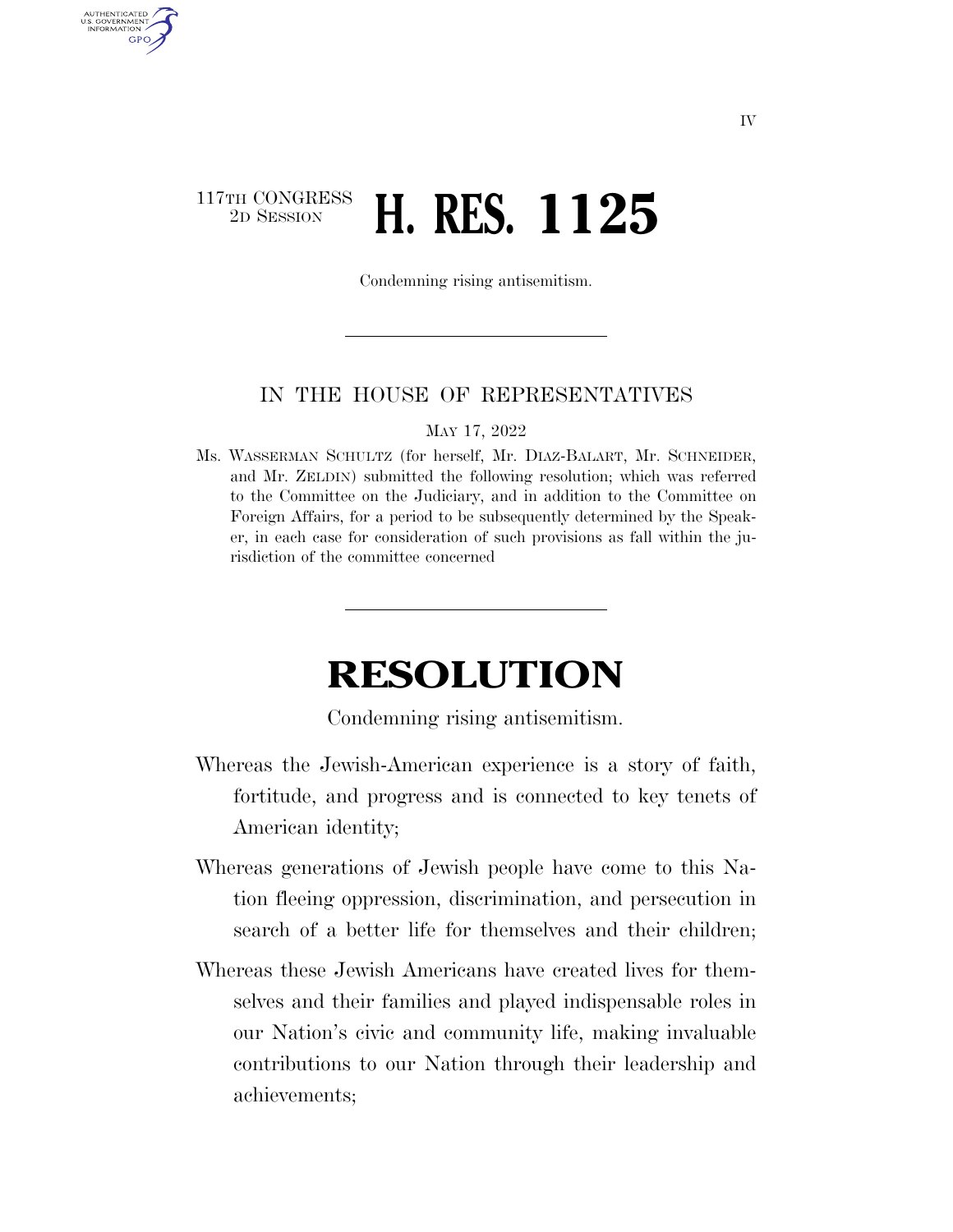- Whereas, on August 21, 1790, President George Washington sent a letter to the Hebrew Congregation of Newport, Rhode Island, expressing that the newly formed United States would be a Nation that ''gives to bigotry no sanction, to persecution no assistance'' and that the Jewish people should ''dwell in this land [and] continue to merit and enjoy the good will of the other inhabitants . . . and there shall be none to make him afraid.'';
- Whereas we should acknowledge and celebrate the crucial contributions that Jewish Americans have made to our collective struggle for a more just and fair society, leading movements for justice and equality, and working to ensure opportunities for all;
- Whereas alongside this narrative of achievement and opportunity, there is also a history, far older than the Nation itself, of racism, bigotry, and other forms of prejudice manifesting in the scourge of antisemitism;
- Whereas antisemitism is an insidious form of prejudice stretching back millennia that attacks the humanity of the Jewish people and has led to violence, destruction of lives and communities, and genocide;
- Whereas conspiracy theories that Jews are uniquely evil and influential has led to mass killings of Jews throughout time, including the poisonous Nazi ideology that resulted in the murder of 6,000,000 Jews, including 1,500,000 Jewish children, and millions of other victims of the Nazis in Europe;
- Whereas over the course of the past decade, Holocaust distortion and denial has grown in intensity;
- Whereas a 2020 survey of all 50 States in the United States on Holocaust knowledge among Millennials and Gen Z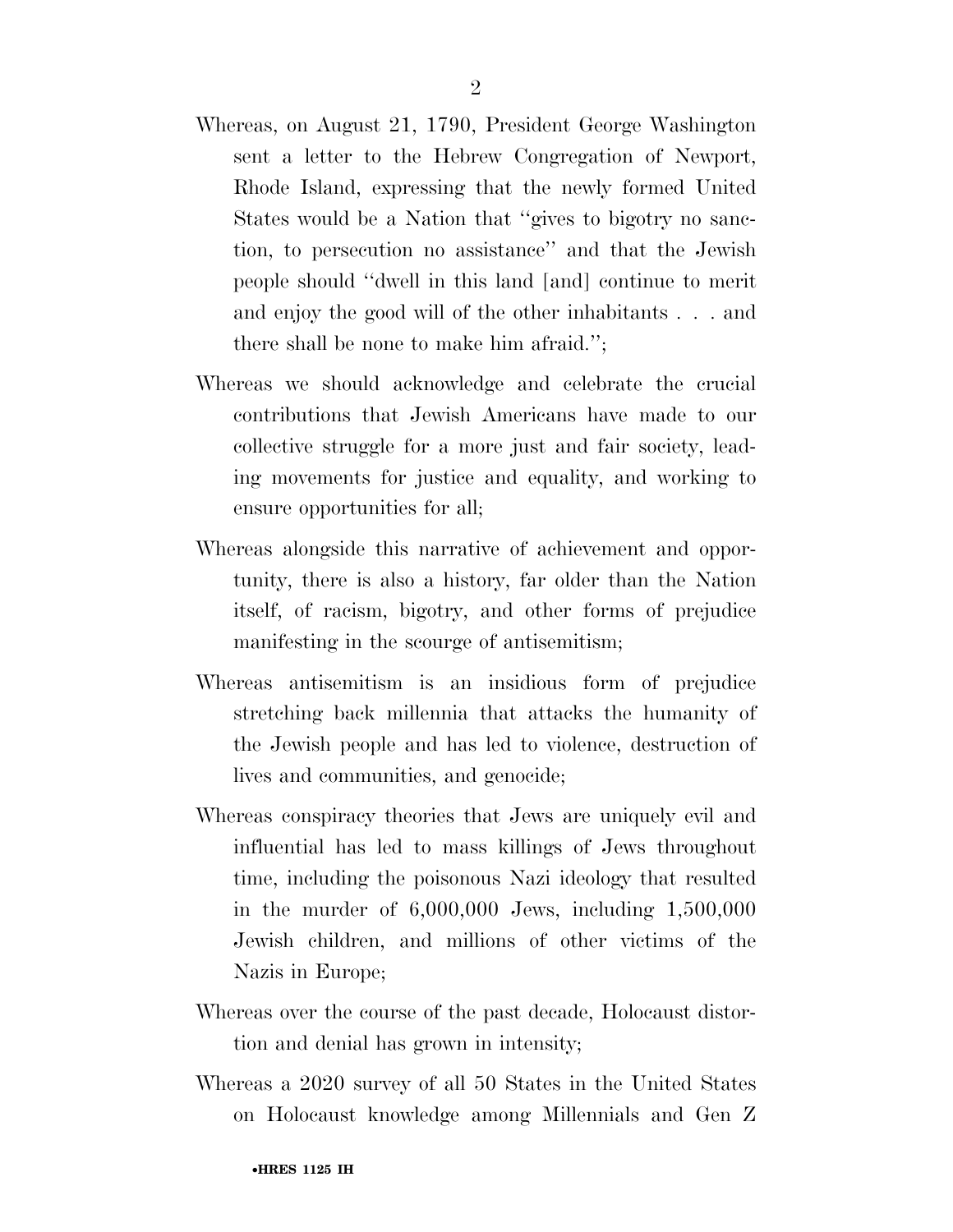conducted by the Conference on Jewish Material Claims Against Germany (Claims Conference), found a clear lack of awareness of key historical facts; 63 percent of respondents did not know that 6,000,000 Jews were murdered during the Holocaust and 36 percent thought that ''two million or fewer Jews'' were killed;

- Whereas there is a documented and dangerous rise of antisemitism globally and in the United States, where Jews are increasingly affected by the grotesque spread of misinformation and lies including blame for the spread of COVID–19, false claims including the control of the media and the financial system, accusations of dual loyalty, and a multitude of negative stereotypes;
- Whereas the American Jewish Committee (AJC)'s 2021 State of Antisemitism in America report, a survey of American Jews and the general public's perceptions of antisemitism, revealed 24 percent of American Jews have been personally targeted by antisemitism in the past 12 months, 4 in 10 American Jews changed their behavior at least once out of fear of antisemitism, 90 percent believe antisemitism is a problem in the United States, and 82 percent feel it has increased in the past 5 years;
- Whereas, according to the Federal Bureau of Investigation, Jews were the target of 55 percent of all religiously motivated hate crimes in 2020, despite accounting for no more than 2 percent of the United States population;
- Whereas the Anti-Defamation League (ADL)'s 2021 Audit of Antisemitic Incidents in the United States recorded 2,717 acts of assault, vandalism, and harassment this past year alone, an average of more than 7 incidents per day; a 34-percent increase from 2020 and the highest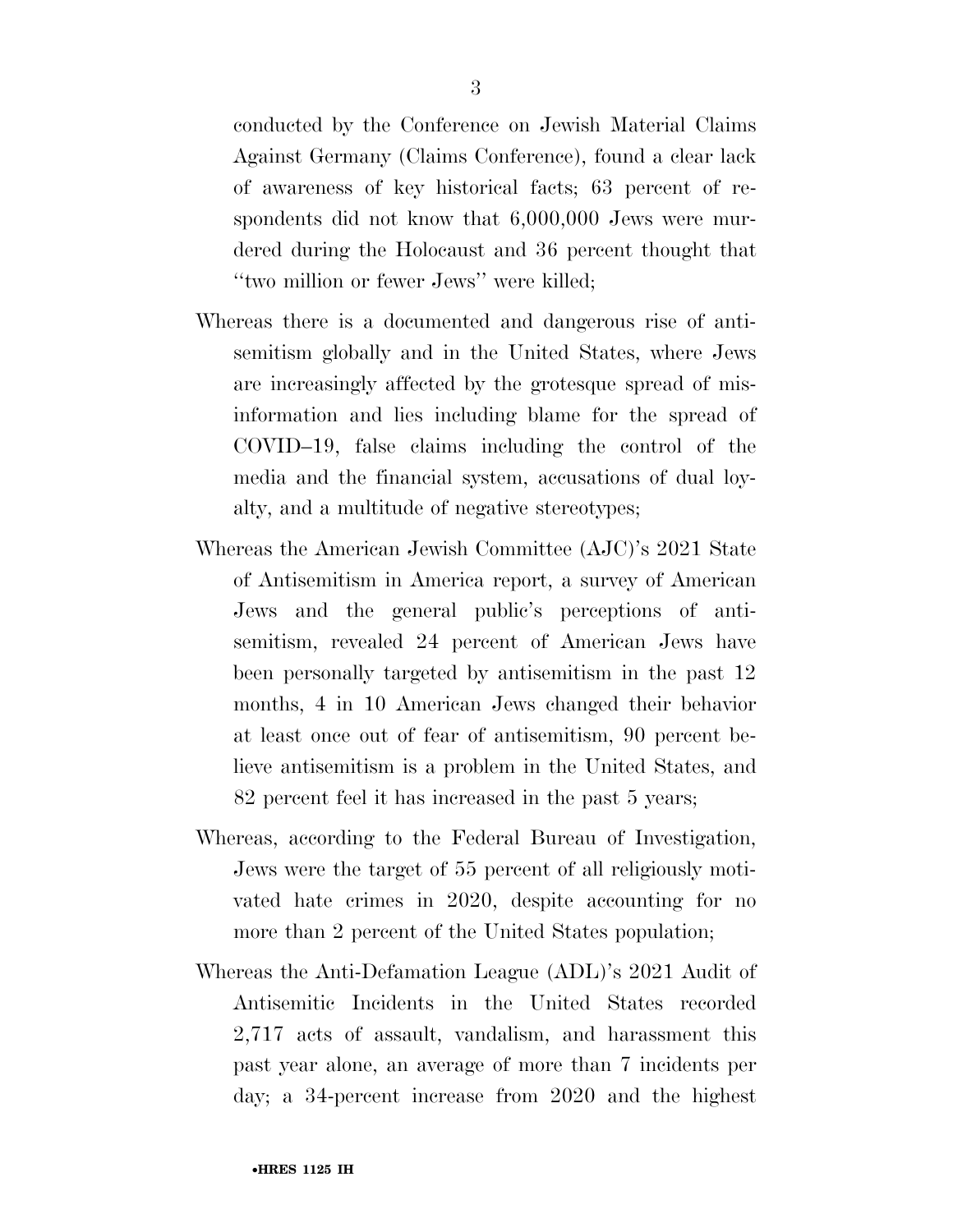year on record since ADL began tracking antisemitic incidents in 1979;

- Whereas 525 antisemitic incidents took place at Jewish institutions, an increase of 61 percent from data collected in 2020;
- Whereas antisemitic assaults increased by 167 percent in 2021 compared to the previous year and assaults in 2021 were 138 percent higher than the rolling 5-year average of antisemitic assaults;
- Whereas there was a substantial surge of antisemitic incidents in the United States in May 2021, 387 incidents were reported, a 141 percent increase in reports of antisemitic incidents compared to May 2020; Jewish individuals were violently attacked in major cities including New York and Los Angeles;
- Whereas the use of antisemitic language, conspiracy theories, and hatred has increased on multiple social media platforms—from Facebook and Instagram to Twitter and TikTok—including tropes about Jewish control and messages praising Hitler and demonizing all Jews;
- Whereas a recent example of the violent antisemitism took place on Saturday, January 15, 2022, when, during religious services at Congregation Beth Israel, a terrorist held 4 people, including a rabbi, hostage at gunpoint for 11 hours;
- Whereas police departments in a number of American cities, including New York and Los Angeles, have said that they are stepping up patrols at synagogues and other locations associated with the Jewish community following the hostage situation;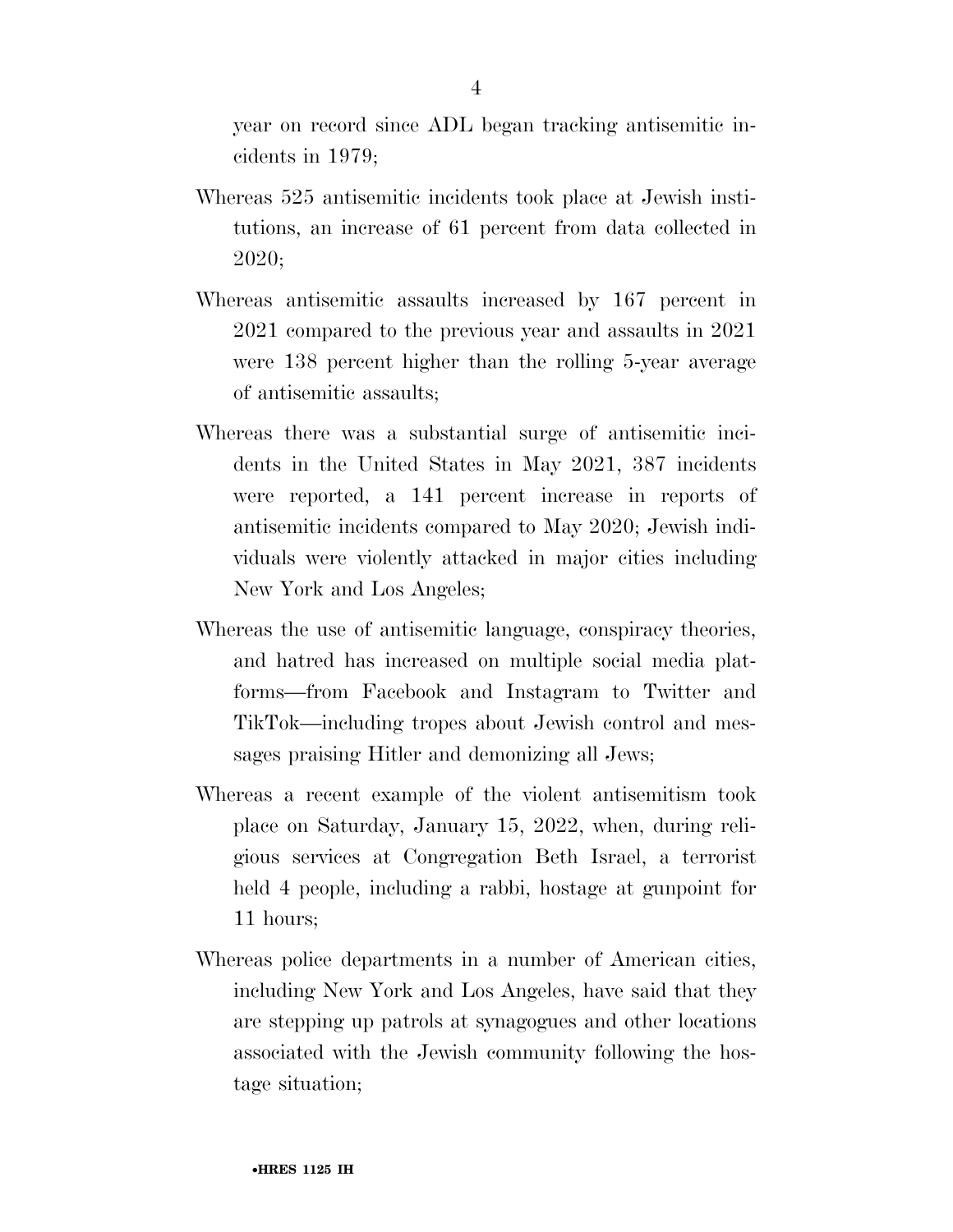- Whereas there are regular acts of antisemitic vandalism against synagogues and Jewish schools in the United States and numerous nonlethal attacks on American Jews, leaving many Jews feeling increasingly unsafe in public spaces and houses of worship;
- Whereas AJC's 2021 State of Antisemitism in America report revealed 56 percent of respondents' religious institutions increased security since the Tree of Life synagogue shooting; and
- Whereas the rise in antisemitism is part of the larger trend of the rise of hate-filled movements that are targeting marginalized communities here in the United States: Now, therefore, be it
	- 1 *Resolved,* That the House of Representatives—
- 2 (1) calls on elected officials, faith leaders, and 3 civil society leaders to use their bully pulpit to con-4 demn and combat any and all manifestations of anti-5 semitism;
- 6 (2) calls on elected officials to condemn and 7 combat any and all denials and distortions of the 8 Holocaust and to promote Holocaust and anti-9 semitism education;
- 10 (3) calls for amplifying and ensuring United 11 States leadership to fight global antisemitism, work-12 ing with the Department of State's Special Envoy to 13 Monitor and Combat Antisemitism and intensifying 14 cooperation with international governments and par-15 liaments around the world;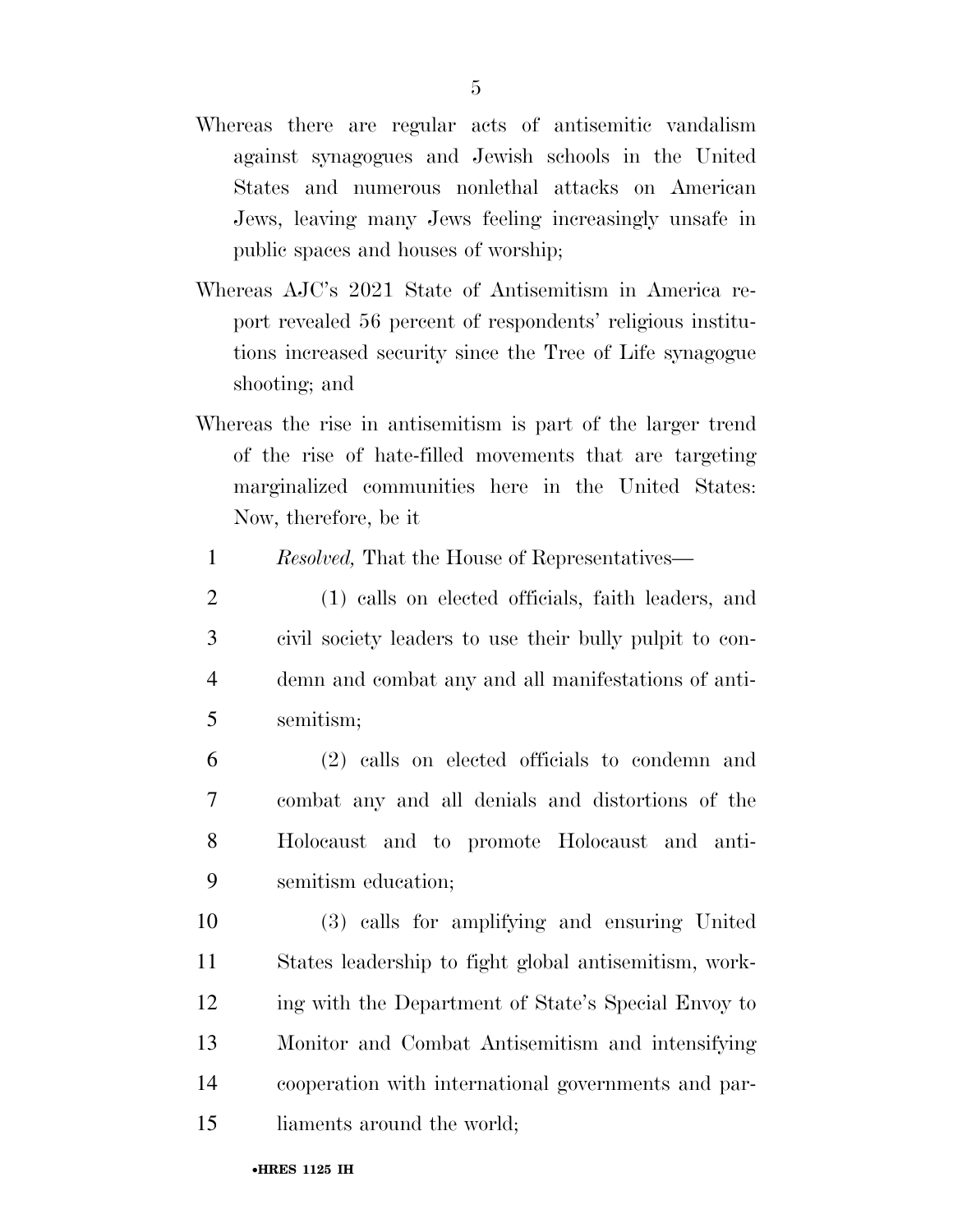(4) works in tandem with the cross-party Inter- Parliamentary Task Force to Combat Online Anti- semitism to help craft thoughtful global initiatives designed to address online antisemitism;

 (5) calls on social media platforms to institute stronger and more significant efforts to measure and address online antisemitism while protecting free speech concerns;

 (6) takes all possible steps to improve the phys- ical security of Jewish institutions and organiza- tions, including by using existing tools such as in- creasing funding for the Nonprofit Security Grant Program of the Department of Homeland Security to keep at-risk houses of worship, schools, and com- munity centers safe from terrorist attacks and other forms of antisemitic violence;

 (7) ensures the safety, security, and dignity of American Jews in all aspects of their lives, including the workplace, college and university campuses, syn- agogues, and at home; the development of these measures must reflect the full diversity of the Jew-ish community in its entirety; and